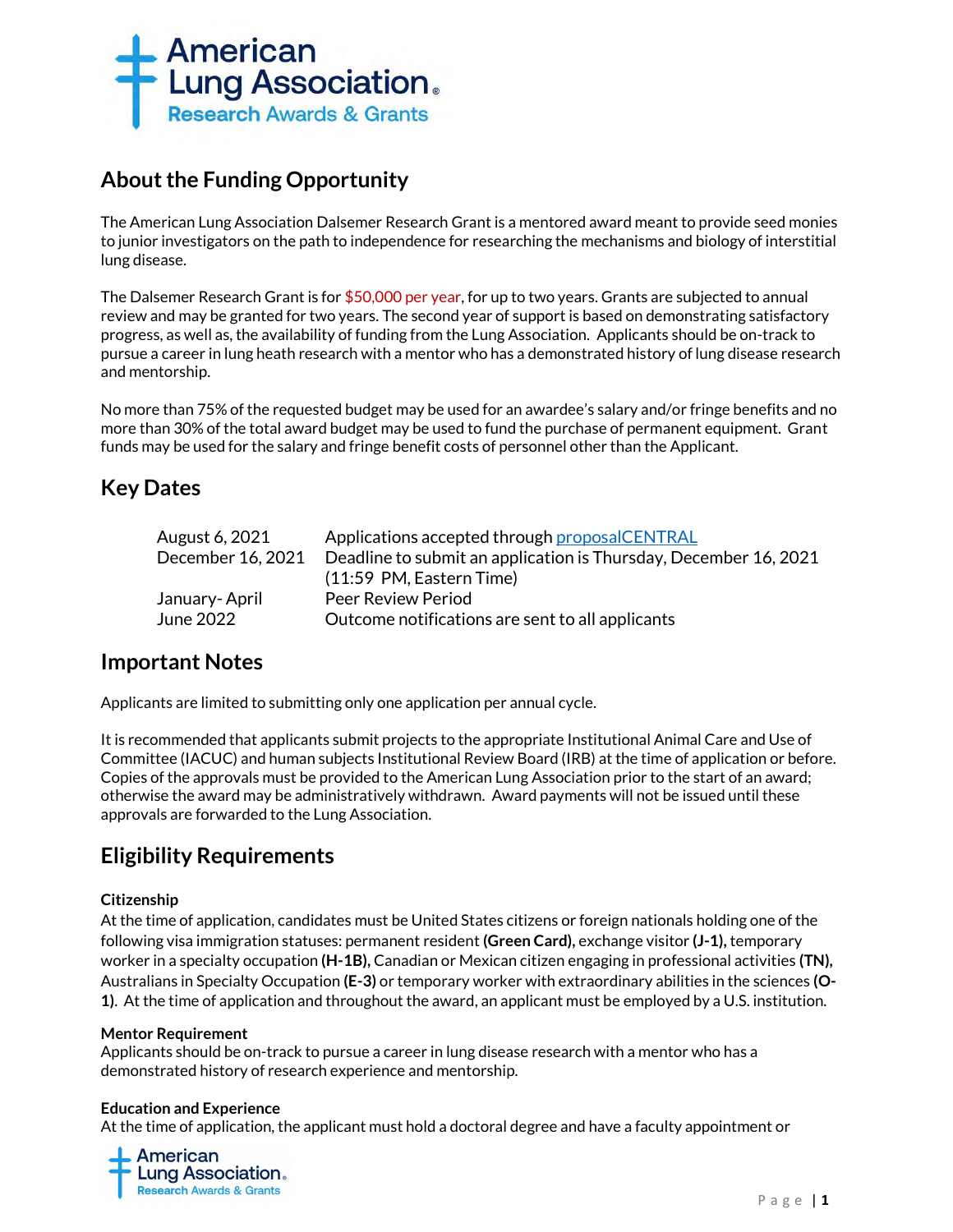

equivalent with demonstrated institutional commitment (salary support, research space) in a recognized academic or other not-for-profit institution. Fellows and PhD post-docs are eligible to apply only if their Department Chair can assure a promotion to faculty status by the start of the award*.* MD applicants must have completed two years of post-doctoral research training by the start of the award.

*Medical residents, those presently enrolled in a degree program (e.g., graduate students), and established investigators are not eligible to apply.* Factors that are considered indicative of an established investigator include, but are not limited to, academic rank of professor or associate professor; awards of established investigatorship (e.g., NIH-R01 Awards, Veterans Administration Merit Review Awards), an extensive bibliography, or a national reputation as an investigator in their field.

# **Peer Review**

Applications determined by administrative review to be eligible for funding will go through a rigorous external peer review process. Factors considered when reviewing applications include:

- Scientific merit, technical feasibility, innovation and project relevance to the mission of the American Lung Association
- Applicant's education, experience and recommendation letters
- Research environment and mentorship plan
- Likelihood that the applicant will engage in an ongoing career in lung health research
- Department Chair (or equivalent) letter clearly assuring faculty appointment with demonstrated institutional commitment before the start of an award

# **American Lung Association Award Terms and Conditions**

# **Animal Use**

The American Lung Association allows animal use in biomedical research only when no other means of obtaining scientifically sound, valid and useful results are available. Applicants/ awardees must comply with the Public Health Service Policy on *Human Care and Use of Laboratory Animals* and the National Research Council *Guide for the Care and Use of Laboratory Animals* to the same extent as each would were the research funded by the National Institutes of Health. A copy of the Institutional Animal Care and Use of Committee (IACUC) approval and/or the Association for Assessment and Accreditation of Laboratory Animal Care (AAALAC) accreditation must be provided to the Lung Association before the start of an award; otherwise the award may be administratively withdrawn. **Applicants from institutions that do not have accreditation from the AAALAC, USDA and/or IACUC are not eligible to apply.** 

# **Authorized Award Holders**

Awards are granted on behalf of specific individuals. Awards cannot be transferred to another individual. If a grantee cannot complete the research, the funds will revert back to the American Lung Association.

#### **Award Allocation**

Dalsemer Research Grants are for \$50,000 per year. No more than 75% of the requested budget may be used for an awardee's salary and/or fringe benefits and no more than 30% of the total award budget may go to fund the purchase of permanent equipment.

#### **Award Payments**

Award payments are issued by the American Lung Association twice a year -July and January.

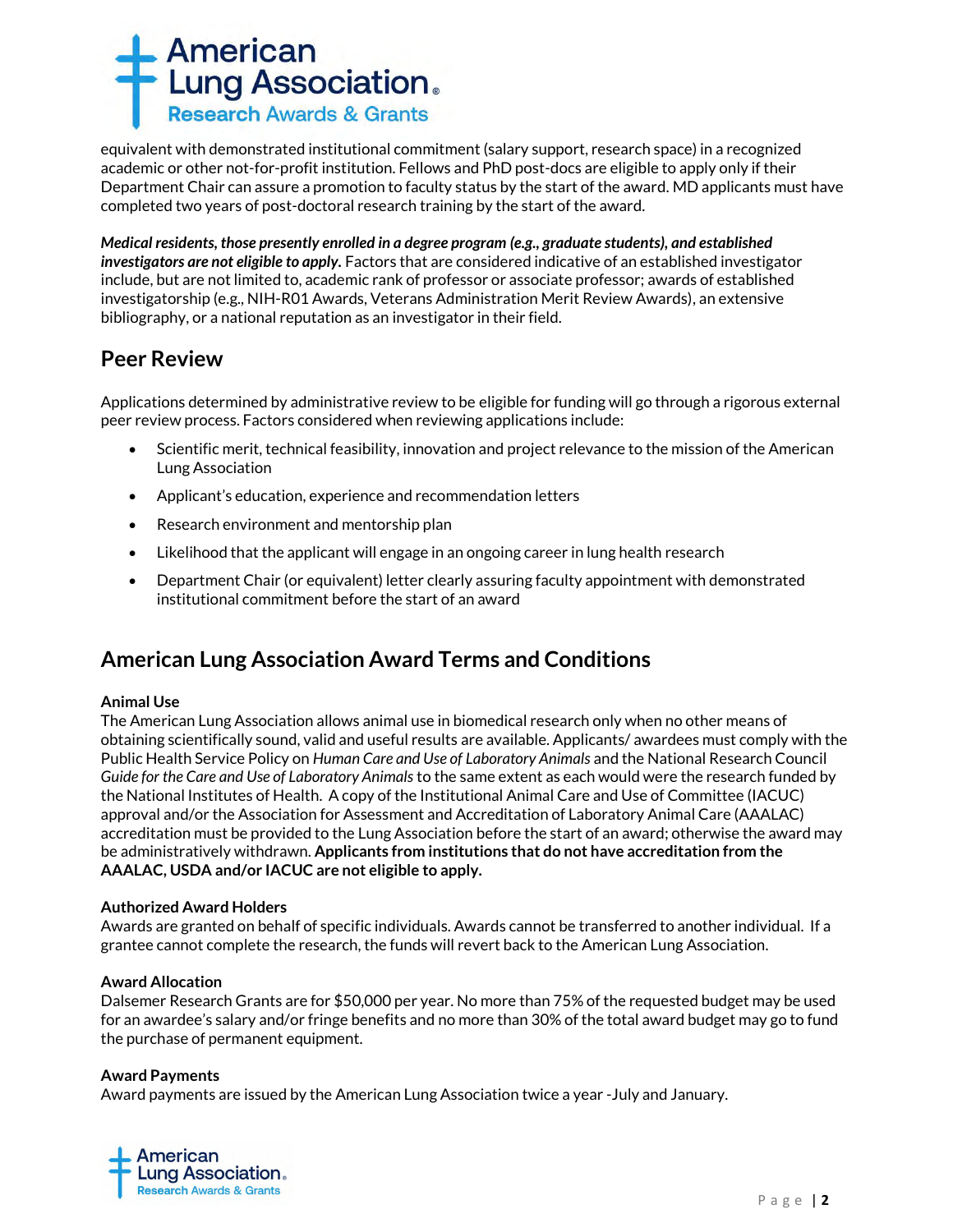

#### **Biohazards**

Biohazards are broadly defined to be recombinant and/or infectious and tumor materials that may be deleterious to normal organisms upon controlled exposure. Research involving biohazards requires a copy of the appropriate institutional committee approval to be sent to the American Lung Association before the start of an award; otherwise the award may be administratively withdrawn.

# **Carry Over and No Cost Extensions**

Requests for carry over or award extensions require prior approval by the American Lung Association. *All requests must be in writing and sent t[o Research@lung.org.](mailto:Research@lung.org)* The written requests for carry over and/or extensions must be received by the American Lung Association thirty days prior to the award's official termination date. When requesting to carry over funds, the awardee must indicate: the amount, from what budget line and to what budget-line the monies are being applied. In the case of supply or equipment budget, all items must be itemized. *Awardees can only request a carry over and/or extension once per award.* 

#### **Change of Budget**

Requests for changes in budget require prior approval by the American Lung Association. *All requests must be in writing and sent t[o Research@lung.org.](mailto:Research@lung.org)* When requesting a change in budget, the awardee must indicate: the amount, from what budget line and to what budget-line the monies are being transferred. In the case of supply or equipment budget, all items must be itemized.

# **Change of PI Status or Award Transfer**

The intention of these awards is to provide a mentored experience for early-mid career investigators. Transfer of an award from one institution to another requires prior approval by the American Lung Association. Transfer inquiries should be directed t[o research@lung.org.](mailto:research@lung.org) Please note that projects on a no-cost extension are not transferrable.

#### **Correspondence and Communications**

The American Lung Association corresponds directly with all awardees. As such, it is the responsibility of the awardee to ensure institutional personnel are copied on all American Lung Association correspondence. Award recipients are expected to collaborate with the Lung Association's marketing and communications team to share the relevance of their project with our constituents.

#### **Discretionary Funds**

No more than \$2,500 per annum may be used for travel or publication costs directly related to the American Lung Association- funded project and within the award terms and conditions.

#### **Equal Employment Opportunity**

The American Lung Association will only award individuals working in institutions identified as Equal Opportunity Employers.

#### **Equipment Expenditures**

No more than 30% of the total award budget may be used to fund the purchase of permanent equipment. Equipment is defined as an item that costs \$500 or more, has a primary function related to the research project, and ordinarily has a usable life expectancy of one year or greater.

#### **Equipment and Supply Purchases**

Upon conclusion of the award, equipment and supplies purchased with funds from the award become the property of the institution at which the work was done. Any departure from this clause requires prior written approval from the American Lung Association*.*

#### **Equipment Repair & Service Contracts**

No award shall be used for repair or service contract costs for institutional equipment.

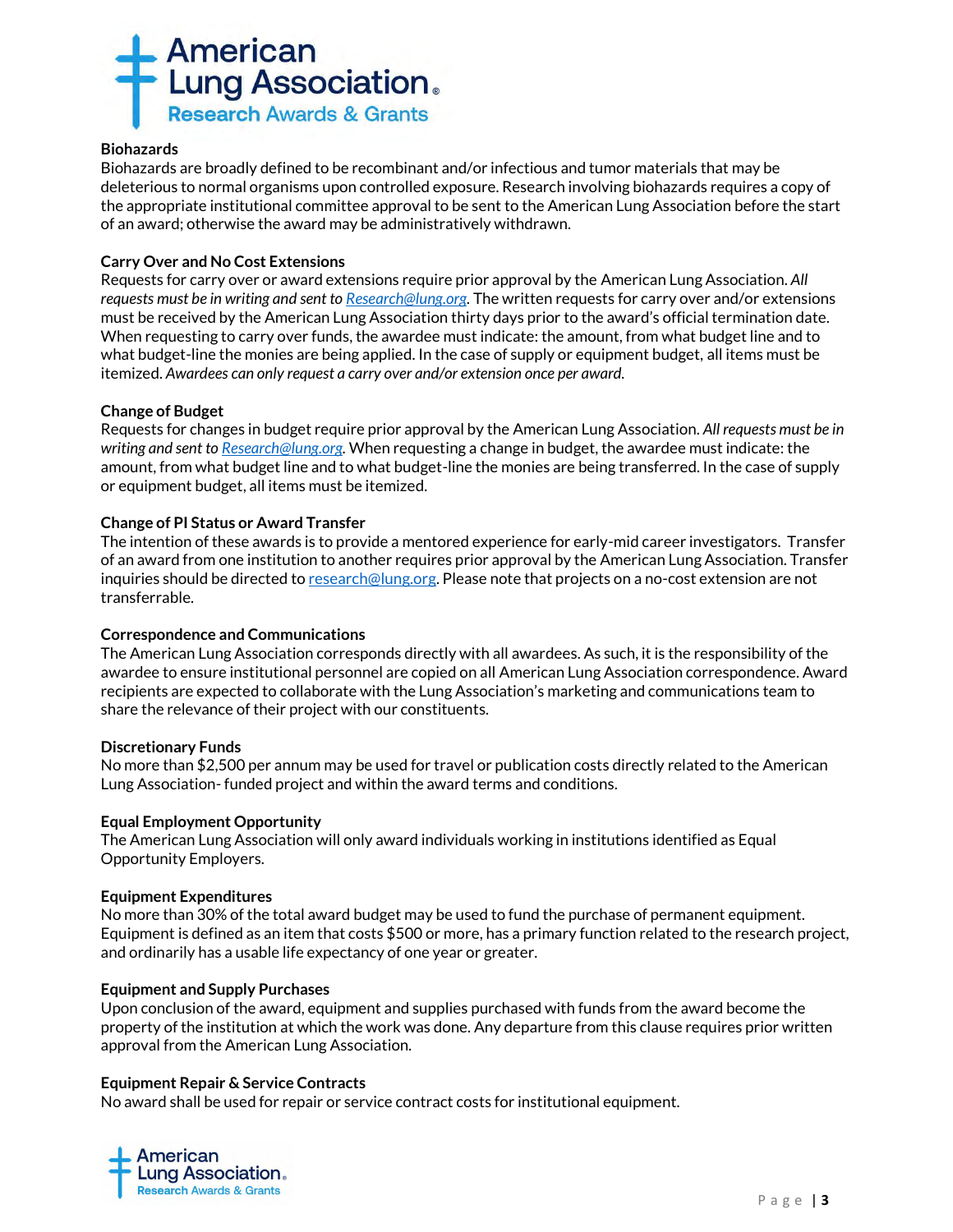

# **Financial Report**

At the conclusion of the award, the American Lung Association requires the completion of a financial disbursement report covering the entire award period and reflecting the award expenditures as originally approved. Any funds used for unauthorized expenditures or unexpended funds must be returned to the American Lung Association, with the disbursement report, within 60 days after the award has terminated. *The American Lung Association does not require a financial disbursement report to be completed at the end of each year of support.*

#### **Human Subjects and Stem Cells**

It is recommended that applicants submit projects to the appropriate human subjects Institutional Review Board at the time of application or before.

All research conducted on human subjects and/or human stem cells must comply with the provisions of the United States Department of Health and Human Services 45 C.F.R. pt. 46 to the same extent as each would were the research funded by the National Institutes of Health. Assurance of the Institution Review Board (IRB) approval and/or exemption and approved patient consent forms must be provided to the American Lung Association prior to the start of an award; otherwise the award may be administratively withdrawn.

If the proposed research project involves human subjects, the population sampled shall be inclusive of the general population, of relevance to the scientific question posed, without restriction in regard to gender, race, age, and socioeconomic status. Proposals that intentionally restrict the population sampled must include a compelling scientific rationale for such design.

# **Legal Liability**

The American Lung Association will not assume responsibility for and the grantee institution will indemnify and hold the American Lung Association harmless from any lawsuit, claim, judgment, damages, awards, or malpractice arising from research or investigations related to an award as a condition of accepting this award.

#### **Other Funding/Overlap**

No other American Lung Association award may be held concurrently with the Dalsemer Research Grant. An investigator who has previously received an American Lung Association Biomedical, Clinical, Social-Behavioral, Dalsemer Research Grant is not eligible for additional support. Awardees can hold active career development grants (such as K awards) but they may not hold an award of an established investigator or large grant (e.g., R01, VA Merit Review Award) at any time during their American Lung Association award.

American Lung Association funds shall not be used to duplicate any work supported by other funding agencies. *It is the responsibility of the applicant/awardee to notify the American Lung Association of any potential budgetary or scientific overlap.* This includes the receipt of a new award during the period of the Lung Association award. An assessment of the degree of scientific overlap is made on an individual basis. In cases of significant scientific overlap the awardee will have the option to choose between the American Lung Association award and that of the other organization.

#### **Overhead/Indirect Costs**

Overhead or indirect costs are not permitted.

#### **Patent Policy**

Inventions and discoveries from research performed during the term of an American Lung Association award will be subject to the current American Lung Association patent policy, as well as, to the patent policies of the institution where the work is performed.

#### **Project Support Expenditures**

No award shall be used for the purchase of furniture, computers, the construction or renovation of facilities,

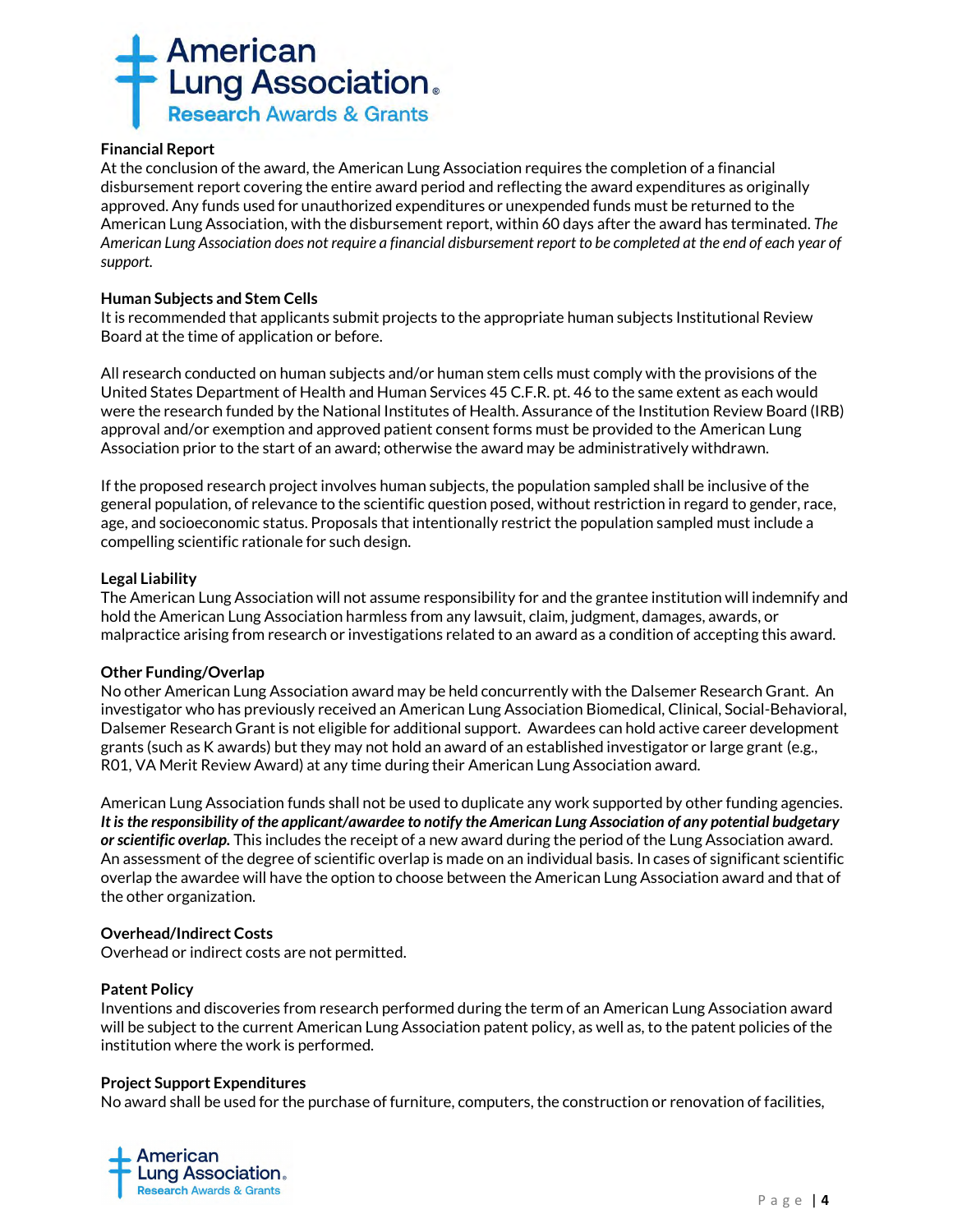

payment of honoraria, membership dues or tuition, purchase of textbooks or periodicals or payment for secretarial support.

### **Publications**

All publications and/or presentations at scientific conferences and meetings based on research conducted from this award must acknowledge "the support of the American Lung Association". Reprints of abstracts, manuscripts, or other articles that reflect research conducted under this award must be submitted to the American Lung Association a[t research@lung.org.](mailto:research@lung.org)

# **Renewals and Progress Reports**

Grants are subjected to annual review and may be granted for two years. The second year of support is based on demonstrating satisfactory progress, as well as, the availability of funding from the American Lung Association. Awardees are required to complete a Renewal Application for each year the award is subject to renewal.

Periodic progress reports may be requested and must be completed to assist the American Lung Association in shaping future policies with respect to its award program.

# **Tobacco Funded Research and Other Conflicts of Interest**

The American Lung Association will not provide research or other funding to investigators who have received direct funding or funding from agencies of the tobacco industry. American Lung Association awardees must comply with the provisions of the United States Department of Health and Human Services regulations on financial conflicts of interest 42 C.F.R. pt. 50, subpt. F to the same extent as each would were the research funded by the National Institutes of Health.

# **American Lung Association Patents and Intellectual Property**

- a. All inventions or intellectual property made with support in whole or in part by research or training grants or awards from the American Lung Association must be reported at the earliest practical time to the Research Division. The grantee institution or individual awardee agrees to notify the American Lung Association immediately of the decision to apply for patents or other legal protection for intellectual property, and to consider seriously and in good faith any comments or objections the American Lung Association may have concerning such applications. The Association agrees to keep all information confidential and to not release any information relating to such inventions, intellectual property or applications. All patenting expenses shall be borne by the grantee institution or individual awardee.
- b. Title to any invention or intellectual property shall reside in the grantee institution to the extent that such title is claimed by the institution under its patent policy or procedure and paragraphs c-h shall apply. If a grantee institution has no established patent policy or procedure for administering inventions or intellectual property, or if the institutional patent policy or procedure does not claim rights for the institution or individual inventor, then the American Lung Association shall have the right to determine the disposition of invention or intellectual property rights and paragraphs c-f shall not apply.
- c. Distribution of income derived from an invention or intellectual property which might include equity disposition shall be according to the policies of the grantee institution, although the American Lung Association would expect to participate in income derived from the invention or intellectual property to the extent and at a rate of remuneration determined by mutual agreement between the grantee institution and the American Lung Association no later than six months after first receipt of income. Such agreement shall be guided by the principle that the Association's proportion of sharing in the income shall be reasonably related to the Association's proportion of support for the invention or intellectual property.
- d. If any invention or intellectual property is made with the joint support of the American Lung Association and other organizations, it is expected that income distribution shall be in accordance with the provisions of the policy. Should an exception be taken to this provision, the grantee institution, the American Lung Association,

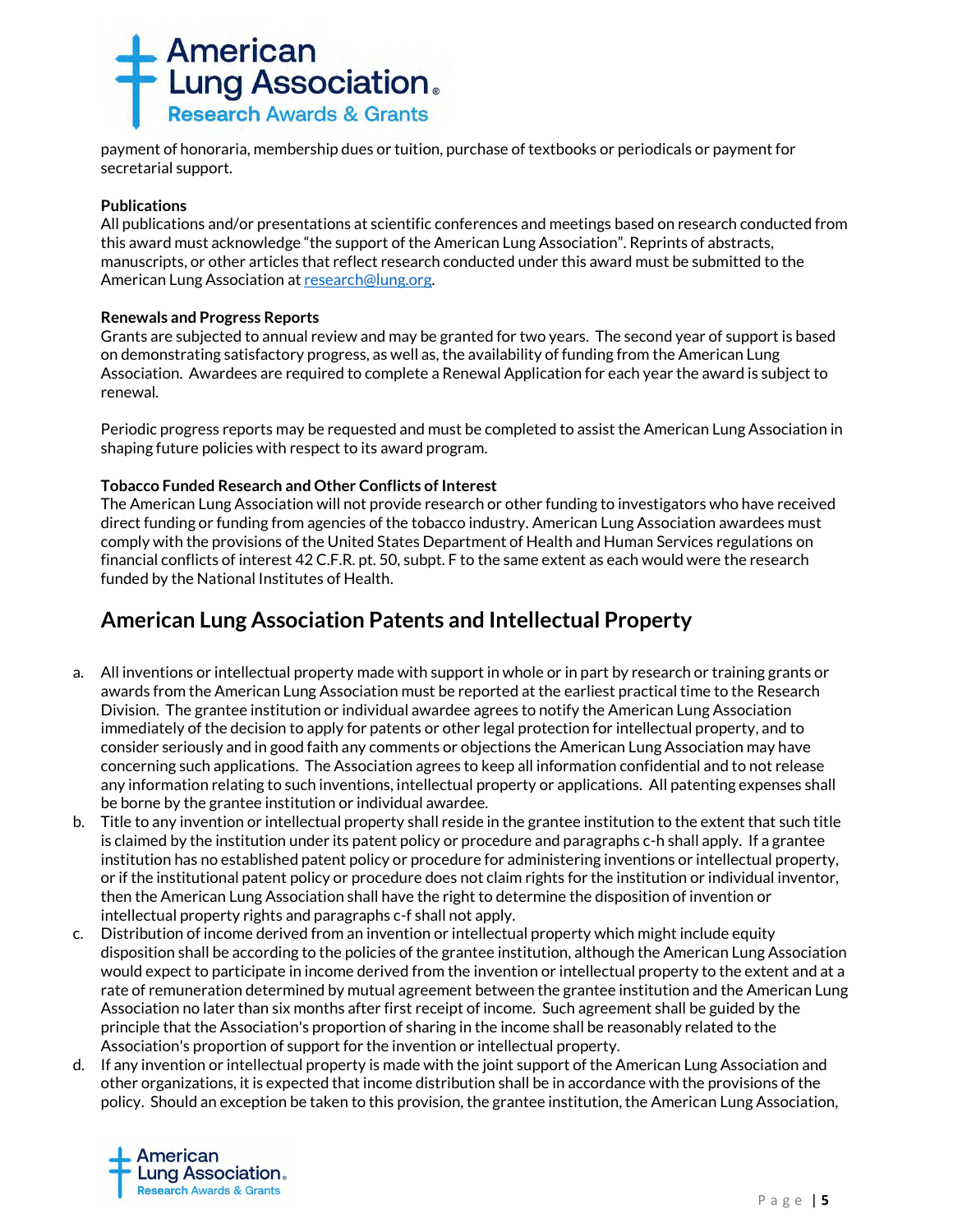

and other sponsoring agencies will confer to reach a mutually satisfactory disposition of invention or intellectual property rights.

- e. No patent, patent application or other type of protection shall be abandoned without first notifying the Research Division. At such time, the grantee institution and individual awardee shall give the American Lung Association the opportunity to take title to the invention or other intellectual property.
- f. The grantee institution shall agree that when it licenses any invention or intellectual property it will obligate the licensee as follows: The licensee agrees to exert its best efforts to commercialize or cause to be commercialized the invention or intellectual property as rapidly as practical, consistent with sound and reasonable business practices and judgment. In the event that the licensee has failed to commercialize the invention or intellectual property within the number of years determined to be reasonable for the invention or intellectual property, the grantee institution upon conferring with the Association shall have the right to convert an exclusive license to a non-exclusive license or to terminate a non-exclusive license. If the licensee or grantee institution has an ongoing and active research, development, manufacturing, marketing or licensing program as appropriately directed toward the production and sale of the invention or intellectual property, the same would be deemed to be sufficient evidence that the licensee or grantee institution has commercialized the invention or intellectual property.
- g. The American Lung Association reserves the right to public acknowledgement for inventions or intellectual property resulting from support by the Association; however, the American Lung Association name and logo may not be used in association with an invention or intellectual property without prior approval of the Association.
- h. The American Lung Association may have use of inventions or intellectual properties without payment of royalties or fees, but solely for use within the Association for intramural purposes and not for any of its grantee institutions or individual awardees.

# **Dalsemer Research Grant (DA) Application Guide**

**The American Lung Associations used the e-grantmaking website, proposalCENTRAL, to process all awards and grants applications. Please access this website at[: https://proposalcentral.altum.com](https://proposalcentral.altum.com/)**

**For questions about the electronic application process, e-mail[: pcsupport@altum.com](mailto:PCSUPPORT@ALTUM.COM)**

#### **PROPOSAL SECTIONS**

#### **Title Page**

To initialize your application, enter a title for your project. If you are resubmitting a proposal previously reviewed, but not funded, by the American Lung Association, select the appropriate application from the list of prior submissions. An applicant who is unsuccessful in a competition may resubmit the same or similar application up to two times.

Applicants are also asked to select the first year monetary amount requested. The project start and end dates are automatically entered for you as we do not allow flexible start dates. The American Lung Association award period is July 1, 2019 to June 30, 2020.

Once complete, press the red 'SAVE' button and watch the gray Proposal Navigation box on the left portion of your screen become activated. Click 'NEXT' or on a section name to move to another section.

#### **Download Templates & Instructions**

All downloadable files are located on this page and consist of instruction files and required templates for your application submission. Click the 'DOWNLOAD' link for each file, and 'SAVE' to your computer*.* Go to the "Research Plan and other Supporting Documents" menu option in the gray navigation menu to upload your completed template files.

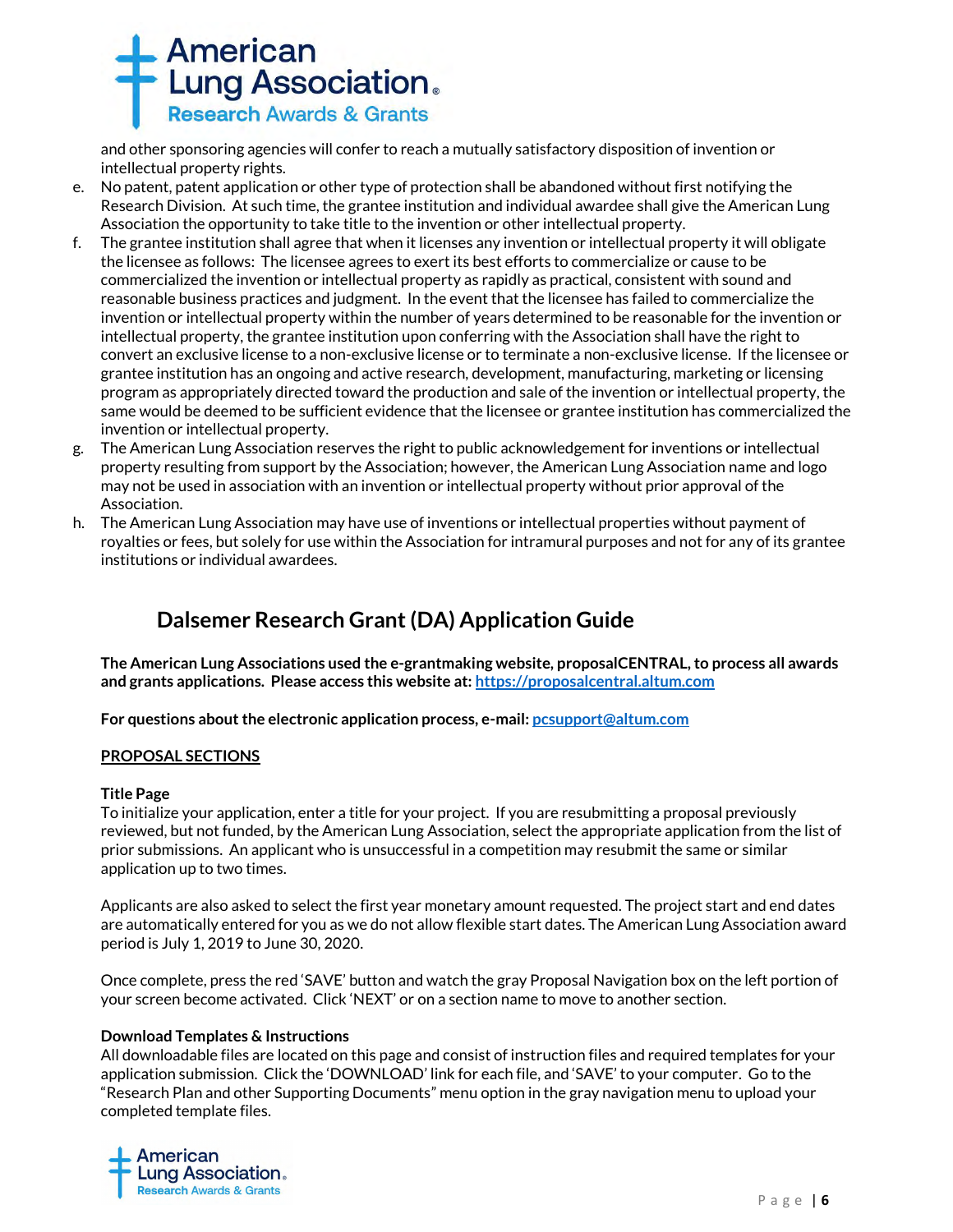# **American<br>Lung Association. Research Awards & Grants**

# **Enable Other Users to Access this Proposal**

This section allows you to give other users access to your grant application. When you give a person access to your grant application, you can give them one of three levels of permissions: View (cannot change any details), Edit (can view and change information in the grant application, but cannot submit or view the access permission page), or Administrator (can view, edit and submit the application, as well as give access rights to others).

# **Applicant Contact Information**

The person who creates the application is the default Applicant. Contact information from this person's Professional Profile, including primary institution affiliation, is automatically loaded to this section of the application. As all American Lung Association correspondence occurs with the Applicant, please provide the correct contact information for the applicant. The Sponsored Research Program Office is **NOT** acceptable.

To change the Applicant and the institution affiliation, choose from the list of available names and institutions. For privacy reasons, the list contains only the following: the name and institution of the person who created the application and the names of individuals included in the Access Permissions section of their Professional Profile (such as administrators at the institution). If, after changing the Applicant you need to update the contact information that appears below it, you can click 'EDIT PROFESSIONAL PROFILE' to go directly to your Professional Profile. You can exit this screen and select the 'PROFESSIONAL PROFILE' tab from the proposalCENTRAL management window and changes will be automatically uploaded to the Applicant screen. Contact information and institution affiliation from the selected Applicant's Professional Profile is preloaded to the Applicant's contact information section below.

**Complete all the required fields that are marked with a red asterisk**.If the required fields are incomplete or incorrect, changes must be made in the Applicant's Professional Profile. You can go directly to the selected Applicant's Professional Profile by clicking the button 'EDIT PROFILE.' Alternatively, you may exit the Applicant's section and use the Professional Profile tab in your proposalCENTRAL management window which is usually located in a different proposalCENTRAL browser window than the application. **The percent of Applicant's total effort currently devoted to each of the listed activities must be indicated before going on to the next section.**

#### **Institution and Contacts**

The institution of the Applicant will be as selected as the default Institution and will have primary contractual responsibility for the grant if awarded. Institution information is pre-loaded to this section of the application. **NOTE: If the required fields marked by a red asterisk are incomplete or incorrect, changes must be made in the Institution Profile.** To change the Institution choose from the list of institutions and press the button 'CHANGE INSTITUTION'. Initially, the list contains only the following: the current institution, the institutions that you listed in your Professional Profile, and any other institutions that include your UserID in their Access list. Use the 'SEARCH' option to search the other institution profiles available in proposalCENTRAL. Results of the Search will be added to the list of institutions. To change the Institution choose from the new list of institutions and press the button 'Change Institution'. If, after changing the Institution you need to update the contact information that appears below it, contact the Grants and Contracts office of your institution to update the Institution Profile or call Customer Service at proposalCENTRAL at 1-800-875-2562 for assistance. Next, choose the appropriate institutional officials for the particular grant program; (\*) indicates a required contact. There are two ways to enter contact information for the requested contact - you can select from the list of Institutional Officials from the Institution Profile of the Institution selected at the top of this page OR enter an email for the appropriate contact and complete and save the form. When you have selected the appropriate institution officials, click the red 'ADD' button. The contact information is loaded into your proposal and the contact will be shown in the table below. Be advised that the contact form may be pre-filled with some information if the email you entered is already associated with a proposalCENTRAL user.

#### **Key Personnel**

The applicant is responsible for listing all personnel who will have a significant role with the research project (i.e., will have impact on project content, data collection, data interpretation). **Mentors must be listed as Key** 

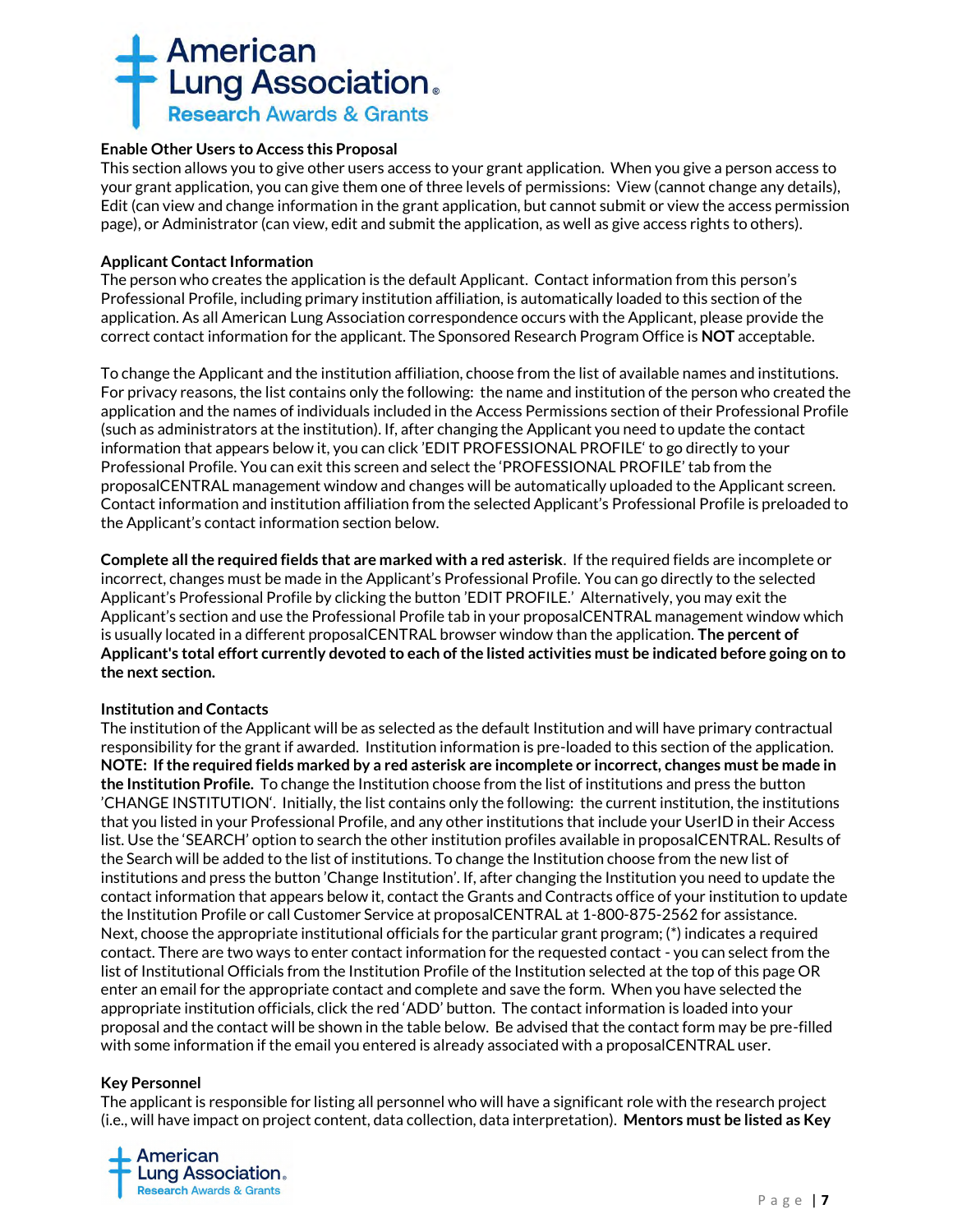

**Personnel. DO NOT** list the applicant in this section.

# *Steps for the Applicant to Submit Key Personnel:*

- Enter the email address of the key personnel in the text box provided and click 'ADD'.
- A window will open; enter the requested information. Complete all the required fields that are marked with a red asterisk. If the person is already registered in proposalCENTRAL, some information will be pre-loaded into the contact form.
- Click the red 'SAVE' button and 'CLOSE WINDOW'.

Note: All edits and deletions to key personnel must be done in the Key Personnel table. Changes will be for this proposal only. Permanent changes must be made in the person's Professional Profile.

#### **Letters of Recommendation**

All applicants must provide **3** letters of recommendation**. Duplicate letters from the same person are not accepted and may be grounds for an application to be administratively withdrawn.**

One of the three letters must be written by the applicant's Mentor and labeled as such. The Mentor's letter must acknowledge the mentorship of the applicant along with an explanation of the plan for the applicant's professional growth. The letter should explain the supervised experiences that would be offered to the applicant, the systems by which progress would be monitored, and how the awardee's progress would be evaluated.

Letters of Recommendation are critically important and should address the candidate's competence and potential to develop into an independent investigator. **The recommendation letters should be from individuals not directly involved in the application, but who are familiar with the applicant's qualifications, training, and interests.** Only individuals who can make the most meaningful comments about the candidate's professional training and qualifications for a research career should be used as referees.

#### *Steps for the Applicant to Contact the Referee:*

- Enter the email address of the referee in the text box provided and click 'ADD.'
- A small window will open; enter the Last Name and First Name of the referee. If the referee is already registered in proposalCENTRAL, the name will automatically display in the window.
- Click the red 'SEND EMAIL' button and 'CLOSE WINDOW.' An email will be sent to the referee from proposalCENTRAL requesting a Letter of Recommendation. The email will include instructions and a link for the referee to upload the completed Letter of Recommendation, directly to your grant application.

You will see that once the email has been sent, referee information will be displayed in the accompanying table. You can refer to this table to check on the status of the letters that have been uploaded to your application. When each of the letters is uploaded, the status will display as 'SUBMITTED.' You may want to check periodically on the status of the referee letters. *Letters of Recommendation are to be completed and signed on institutional letterhead and 'UPLOADED' to the applicant's application in proposalCENTRAL by the Referee.* Electronic signature is permitted. After the applicant submits the application, letters of recommendation cannot be changed. The referee will not have access to any portion of your grant application in the upload process.

*Please note: Recommendation letters are separate from the Department Head Statement required as part of the Research Plan. An application must have a total of 4 letters (3 recommendations and 1 Department head letter).*

#### **Project Summaries**

#### *General Audience Summary*

Provide a succinct and accurate description of the research project in non-scientific terms that could be clearly understood by a general audience. Do not include any proprietary or confidential information.

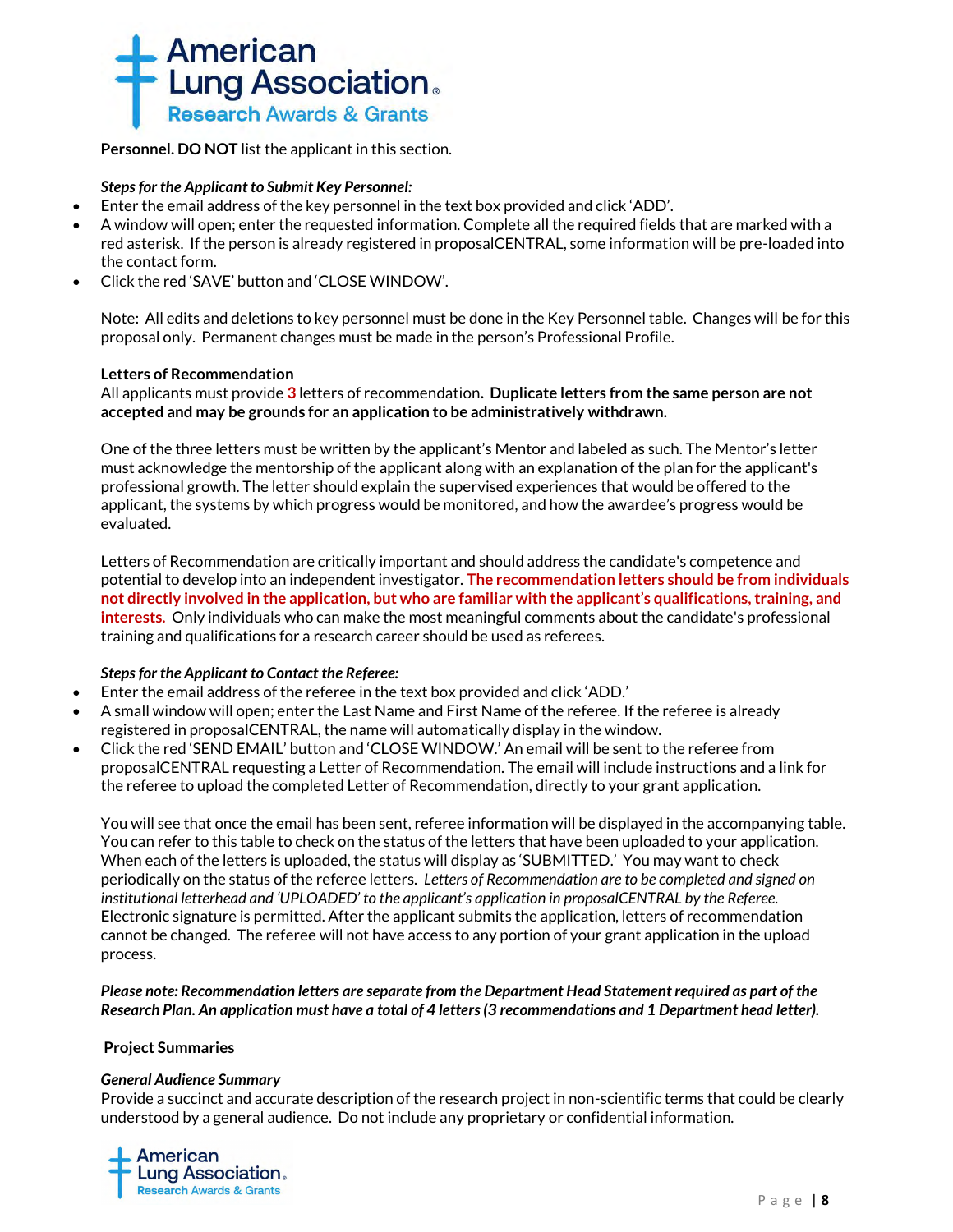

Please observe the following limitations for the general audience summary:

- Limit the summary to 1,000 characters or less.
- Information entered in this field must be text only: scientific notations, special characters, special fonts, and other rich-text formatting (e.g., bold, italics, underline) cannot be saved or displayed.
- Please type continuously do NOT click 'ENTER' at the end of each line. After a cut and paste, check the text to make sure the lines are continuous. Click 'ENTER' to begin a new paragraph(s).

### *Technical Audience Summary*

Provide an abstract of the research project in technical terms that would be appropriate for experts in the field. Do not include any proprietary or confidential information.

Please observe the following limitations for the technical abstract:

- Limit the abstract to 3,000 characters or less.
- Information entered in this field must be text only: scientific notations, special characters, special fonts, and other rich-text formatting (e.g., bold, italics, underline) cannot be saved or displayed.
- Please type continuously do NOT click 'ENTER' at the end of each line. After a cut and paste, check the text to make sure the lines are continuous. Click 'ENTER' to begin a new paragraph(s).

#### *Scientific Categories*

Select the most appropriate category(s) for your proposed project in order of relevance. Select choices carefully as they will partially be used to facilitate selection of scientific peer reviewers.

#### **Assurances**

All research funded by the American Lung Association must comply with federal requirements regarding the use of human subjects, animals or biohazards in research. *It is recommended that applicants submit projects to the appropriate Review Board at the time of application or before.* 

#### *Human Subjects and Stem Cells*

Applicants/ awardees conducting research on human subjects and/or human stem cells must comply with the provisions of the United States Department of Health and Human Services 45 C.F.R. pt. 46 to the same extent as each would were the research funded by the National Institutes of Health.

Indicate whether the proposed project involves Human Subjects. If so, add the institutional OHRP Assurance Number as well as the individual proposal IRB status – "approved", "exempt" or "pending". If approved or exempt, please provide the corresponding date of approval or exemption.

#### *Animal Use*

The American Lung Association allows animal use in biomedical research only when no other means of obtaining scientifically sound, valid and useful results are available. Applicants/ awardees must comply with the Public Health Service Policy on *Human Care and Use of Laboratory Animals* and the National Research Council *Guide for the Care and Use of Laboratory Animals* to the same extent as each would were the research funded by the National Institutes of Health.

Indicate whether the proposed project involves vertebrate animals. If so, add the institutional Animal Welfare Assurance Number as well as the Institutional Animal Care and Use of Committee (IACUC) status – "approved", "exempt" or "pending". If approved or exempt, please provide the corresponding date of approval or exemption. Also, indicate whether or not the institution has been accredited by the Association for Assessment and Accreditation of Laboratory Animal Care (AAALAC). Applicants from institutions that do not have an IACUC or accreditation from the AAALAC are not eligible to apply.

#### *Biohazards*

Biohazards are broadly defined to be recombinant and/or infectious and tumor materials that may be deleterious to normal organisms upon controlled exposure.

Indicate on the electronic application the Institutional Biosafety Committee (IBC) status. If approved, please provide the corresponding date of approval on the electronic application. If "exempt" from IBC approval within

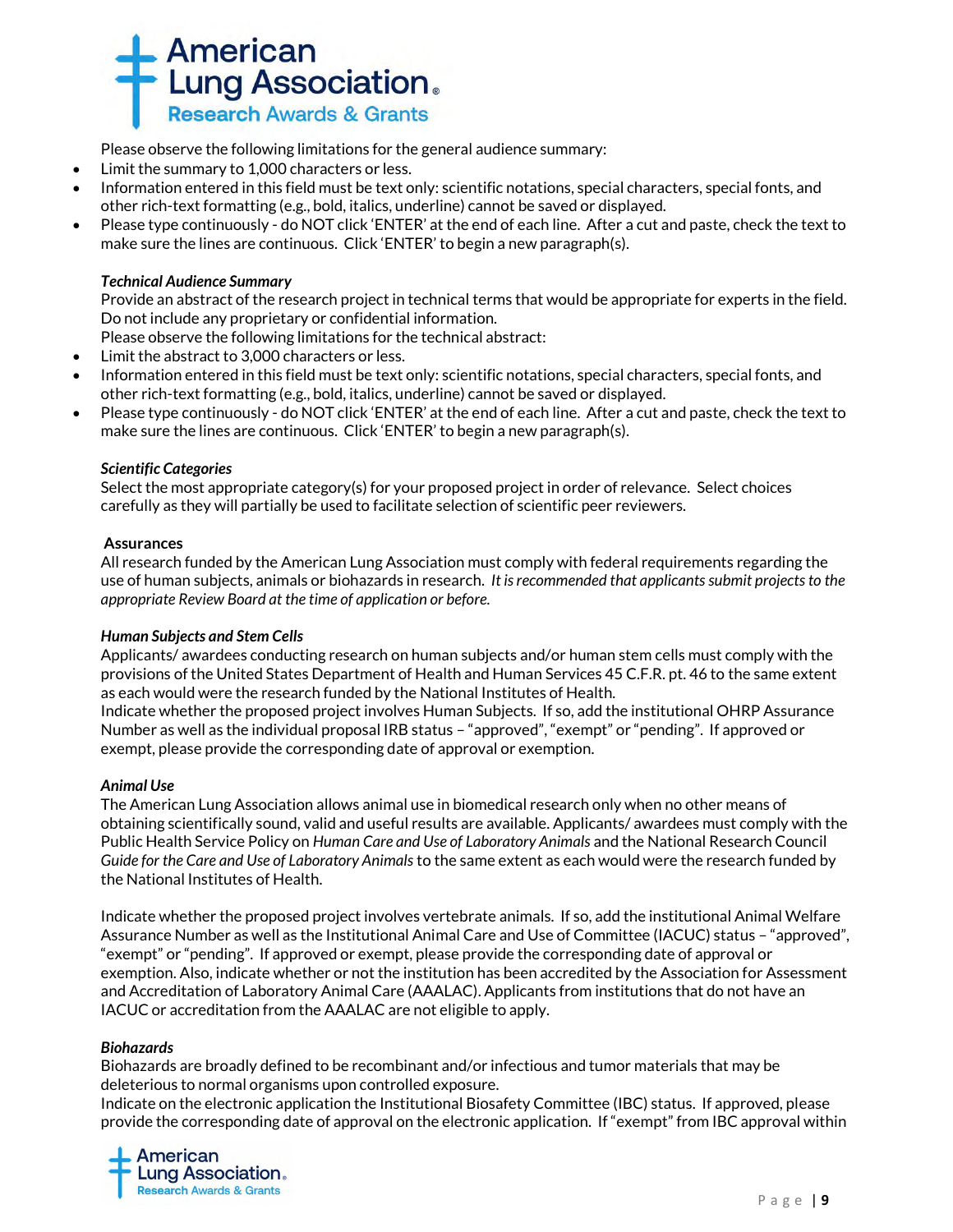

your institution, place "exempt" and the date the exemption was approved."

### **Research Plan and Other Supporting Documents**

### **Part I. Templates and Uploaded Files (attachments):**

Click the 'DOWNLOAD' link for each template file, and 'SAVE' to your local workstation to complete**.**

### **Using the Provided Templates**

Before submitting an application, the following components must be uploaded to proposalCENTRAL. All components of the application require the use of provided templates also available on this page. All the required attachments are listed in the section directly above the templates section. This display is merely a tool to help you keep track of your completed *required* files. Once you upload a completed "required" template, the template name will display in the "Current List of Uploaded Attachments."

The 'VALIDATE' link in the Navigation Menu of the online application serves as a tool to check that all *required*  attachment files are included in your application. *The Validate link will also check for any missing required online entries.*

# **Language and Format Requirements**

All applications must adhere to the following language and format requirements. *Not adhering to these requirements may result in an application being administratively withdrawn.*

- $\checkmark$  The applicant's name should always be in the top 'HEADER' portion. The header information should carry forward to subsequent pages in the template.
- ✓ Use English only and avoid jargon and any unusual abbreviations. Your application should read like a Scientific American journal article.
- $\checkmark$  Use Arial 11 point font size, the NIH-suggested font, unless otherwise specified in the instructions for a specific template.
- $\checkmark$  Be consistent with the use of font styles and indentation.
- $\checkmark$  Type density, including characters and spaces, must be no more than 15 characters per inch (cpi). For proportional spacing, the average for any representative section of text must not exceed 15 cpi.
- $\checkmark$  No more than 6 lines of type within a vertical inch.
- $\checkmark$  Margins, in all directions, must be at least  $\frac{1}{2}$  inch.
- $\checkmark$  Figures, charts, tables, figure legends, and footnotes may be smaller in size but they must be clear and legible.
- $\checkmark$  Applicants are responsible for correcting any changes to templates resulting from input of data. Data should be completed in the space provided. Each template page must respect the original margins on all sides.
- $\checkmark$  Attached files should be no larger than 3-5 MB to facilitate review of the application. Very large files can make a full and comprehensive review of the application difficult. The objective is to find a balance between the content of your application and file size.

#### **Uploading to Online Application**

Attachment files must be submitted and uploaded to electronic application as PDF files. Once attachments are uploaded, you will get a confirmation message and see that your file is now listed in the "Uploaded Attachment" section of the screen. Two links are available in each row of an uploaded attachment: **DEL** and **SHOW**. "Del" allows you to delete the file, if necessary, and "Show" opens the uploaded file. It is strongly recommended that you *open and review* your uploaded file. If, for any reason, you wish to modify the file, make the revisions in the *original* document (offline), *convert* the file to PDF and once again, *attach* the newly revised file. *Remember to delete any previously submitted versions of the file.*

#### **Part II. Biographical Sketch**

Using the template provided, submit biographical sketches for the applicant and all key personnel listed in Section 6, including the applicant's mentor. **Biographical Sketches must not exceed four (4) pages for each person and should provide the following information about each key person, starting with the applicant:**

**Personal Statement:** Briefly describe why your experience and qualifications make you particularly well-suited

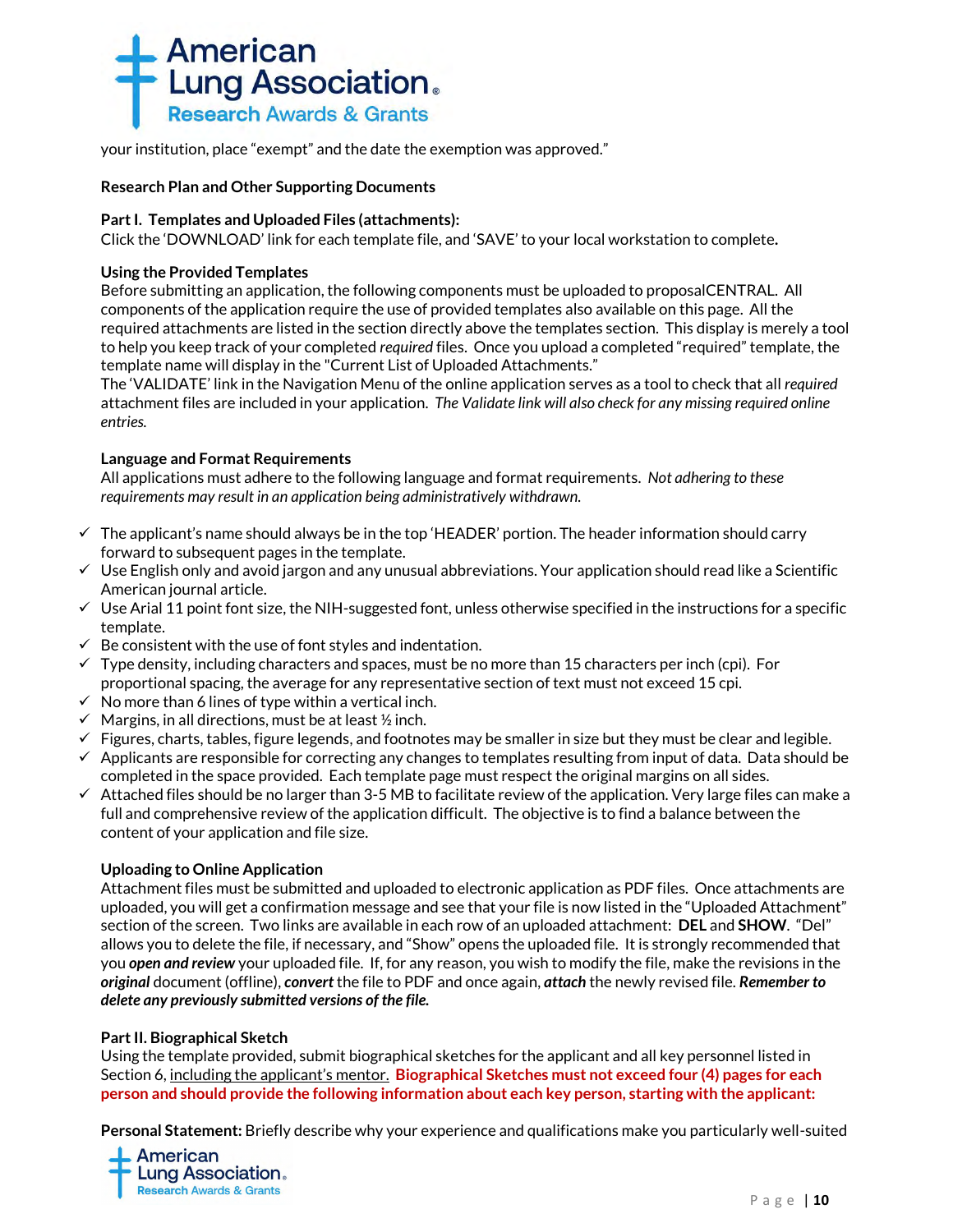

for your role in the project that is the subject of the application. Also, briefly describe any changes in primary field of interest and/or career gaps due to personal or professional circumstances that may have affected your scientific advancement or productivity.

**Positions and Honors:** List in chronological order previous positions, concluding with your present position. List any honors.

**Selected peer-reviewed publications (in chronological order and no more than 15):** Do not include manuscripts submitted or in preparation; abstracts or posters. Please choose selected publications based on most recent, importance to the field, and/or relevance to the proposed research.

**Research Support:** List selected ongoing or completed (during the last three years) research projects (federal and non-federal support). Begin with the projects that are most relevant to the research proposed in this application. Briefly indicate the overall goals of the projects and responsibilities of the key person identified on the Biographical Sketch. Do not include number of person months or direct costs.

#### **Part III. Budget and Justification**

Using the template provided, submit a budget and justification for your research project. Awards are only given in one year increments but all awardees will be given the opportunity to renew their project for a second year of funding. *Funding is contingent on individual progress during the award year and the availability of funds.* Applicants must to request an amount appropriate for the specific award.

#### **Budget Spreadsheet**

The first page asks the applicant to estimate direct costs for the first year of the proposal only. The second page asks the applicant to estimate direct costs for the entire period of the award. Indirect costs are **not** allowed for any American Lung Association award. Where applicable, only indicate dollars **(no cents)**.

**Personnel:** For junior-level Investigator Awards there is an institutional base salary limitation of \$199,000. Fringe benefits may be requested provided such are treated consistently by the applicant's organization as a direct cost. No more than 75% of funds may be used for an awardee's salary and/or fringe benefits. There are no salary caps for other personnel.

**Equipment:** Itemize equipment with costs. Equipment is defined as an item that costs \$500 or more, has a primary function related to the research project, and ordinarily has a usable life expectancy of one year or greater. No more than 30% of the total award budget may go to fund the purchase of permanent equipment.

**Supplies:** Itemize supplies with costs. For example, indicate the number of experimental animals to be used, unit cost per animal, and cost for daily use.

**Discretionary Funds:** No more than \$2,500 per annum may be used for travel or publication costs directly related to the American Lung Association- funded project and within the scope of the award terms and conditions.

**Other Project Support Expenses:** No award shall be used for the purchase of furniture, computers, the construction or renovation of facilities, payment of honoraria, membership dues or tuition, purchase of textbooks or periodicals or payment for secretarial support.

*Total Costs may not exceed allowable award amounts. Correct arithmetic is the applicant's responsibility.*

**Budget Justification:** Please provide a justification for the proposed budget for the **first year** only. **The budget justification must not exceed three (3) pages.** 

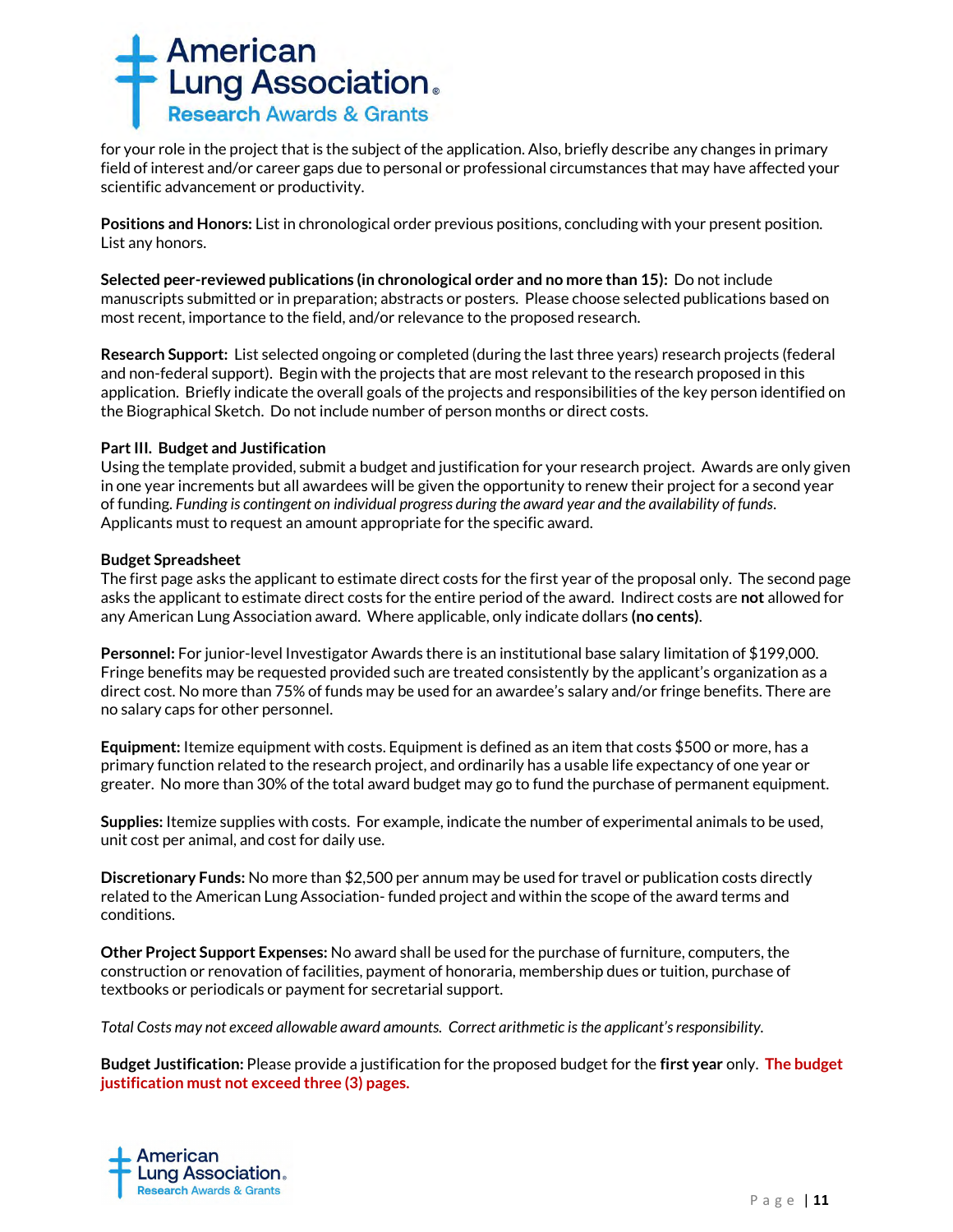

### **Part IV. Resources**

Using the template provided, describe the institutional resources available for the project. **The resource section must not exceed two (2) pages.**

**Facilities:** Specify the facilities to be used for the conduct of the proposed research. Indicate the performance sites and describe capacities, pertinent capabilities, relative proximity, and extent of availability to the project. Under "Other," identify support services such as machine shop, electronics shop, and specify the extent to which they will be available to the project. Use continuation pages if necessary.

**Equipment:** List the most important equipment items already available for this project, noting the location and pertinent capabilities of each.

#### **Part V. Other Support**

Using the template provided, list any and all active and pending support for each key personnel. **No page limit applies to the Other Support information.**

Other Support includes all financial resources, whether Federal, non-Federal, commercial or institutional, available in direct support of an individual's research endeavors, including but not limited to research grants, cooperative agreements, contracts, and/or institutional awards. *Please specify who the Primary Investigator is for all other support listed.* Prizes or gifts do not need to be included. Providing a list of current or pending training awards is only necessary for Research Training Fellowship applications.

The American Lung Association will not award funds to duplicate any work that is being supported by other funding agencies. Budgetary overlap is **not** permitted; however, scientific overlap will be evaluated on an individual basis. In cases of significant scientific overlap a successful applicant will have the option to choose between the American Lung Association award and that of the other organization.

#### **Part VI. Resubmission Statement**

Resubmissions are applications previously reviewed that were not selected for funding in a prior application cycle. An applicant who is unsuccessful in a competition may resubmit the same or similar application up to two times. **If major changes are made to the application or if this is an entirely different/new project, it should not be checked as a resubmission.**

Using the template provided, explain how the application has been strengthened or modified from the original. This statement must also include responses to criticisms and issues raised in the review critiques for the previous application. When an application is checked as a resubmission, it will be assigned to at least one of the previously assigned peer reviewers, whenever possible. Include sufficient information to permit an effective review without reviewers having to refer to previous versions of your application. **The Resubmission Statement must not exceed two (2) pages.**

#### **Part VII. Research Plan**

*Please note: Page limits, language and format requirements listed in the Language and Format Requirements must be adhered to in preparing your research plan. Not adhering to format and page limitations may result in an application being administratively withdrawn.*

**Specific Aims**: State concisely the goals of the proposed research and summarize the expected outcome(s), including the impact that the results of the proposed research will exert on the research field(s) involved. **The Specific Aims section must not exceed one (1) page.**

List succinctly the specific objectives of the research proposed, e.g., to test a stated hypothesis, create a novel design, solve a specific problem, challenge an existing paradigm or clinical practice, address a critical barrier to progress in the field, or develop new technology.

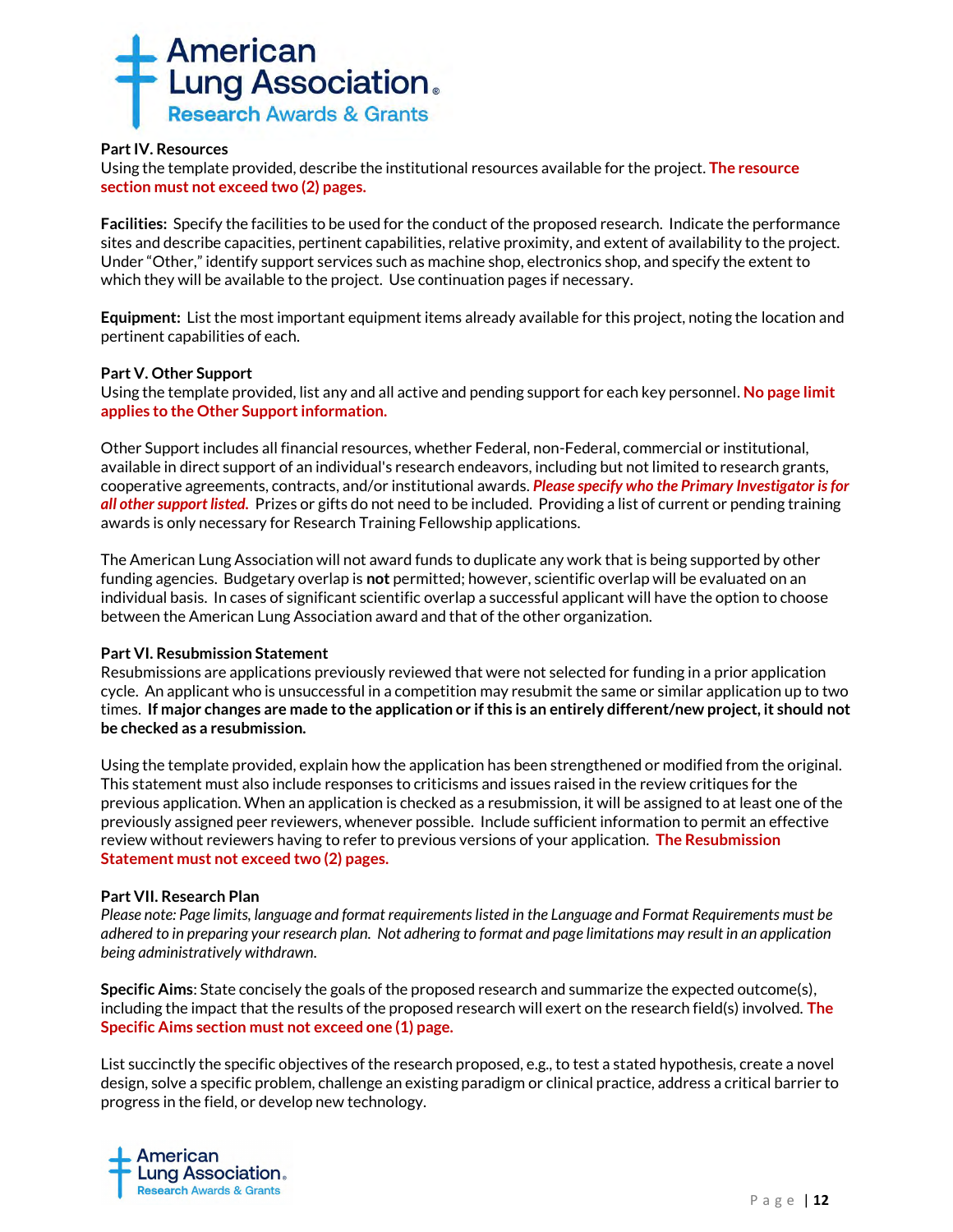

Aims must not be too general, such as "*To define the determinants of maximal expiratory flow*," but rather *"To study the influence of static lung recoil on maximal flows."* Your statement should be limited to what can be accomplished during the award period.

**Research Strategy:** Organize the Research Strategy in the specified order using the instructions provided below. Start each section with the appropriate section heading — Significance, Innovation and Approach. Cite published experimental details in the Research Strategy and provide the full reference in the References section. **Applicants are limited to 6 pages.**

# *Significance*

- Explain the importance of the problem or critical barrier to progress in the field that the proposed project addresses.
- Explain how the proposed project will improve scientific knowledge, technical capability, and/or clinical practice in one or more broad fields.
- Describe how the concepts, methods, technologies, treatments, services, or preventative interventions that drive this field will be changed if the proposed aims are achieved.
- Explain how this research will impact your future goals or directions, as long as a clear distinction is made between your immediate and long-range plans.

# *Innovation*

- Explain how the application challenges and seeks to shift current research or clinical practice paradigms. This provides an opportunity to demonstrate your knowledge and ability in this area, and to synthesize large volumes of information into a succinct and cohesive statement.
- Describe any novel theoretical concepts, approaches or methodologies, instrumentation or interventions to be developed or used, and any advantage over existing methodologies, instrumentation, or interventions. Clearly synthesize your own contributions to the field, and demonstrate your relative stature in the area.
- Explain any refinements, improvements, or new applications of theoretical concepts, approaches or methodologies, instrumentation, or interventions.

#### *Approach*

- Explain why you have chosen to address a particular portion of the overall problem and why you have chosen a particular approach. Discuss your preliminary studies, data and/or experience pertinent to this application and specify all novel data.
- Describe the overall strategy, methodology, and analyses to be used to accomplish each of the specific aims of the project. For each aim, include how the data will be collected, analyzed, and interpreted (e.g., number of experiments, types of measurements to be made).
- Discuss potential problems, alternative strategies, and benchmarks for success anticipated to achieve the aims. This should include discussion of what you will do if conflicting and contradictory data are obtained.
- If the project is in the early stages of development, describe any strategy to establish feasibility, and address the management of any high risk aspects of the proposed work.

**Assurances:** State concisely how assurances will be met within the confines of the proposed research project. Assurances must not exceed two (2) pages.

**Human Subjects:** When human subjects or material obtained from such subjects are used in the proposed project, the application must state how the rights and welfare of the individual subjects are protected and assured. Include consent forms and questionnaires in appendix, if applicable. If the proposed research project involves human subjects, the population sampled shall be inclusive of the general population, of relevance to the scientific question posed, without restriction in regard to gender, race, age, and socioeconomic status. Proposals that intentionally restrict the population sampled must include a compelling scientific rationale for such design.

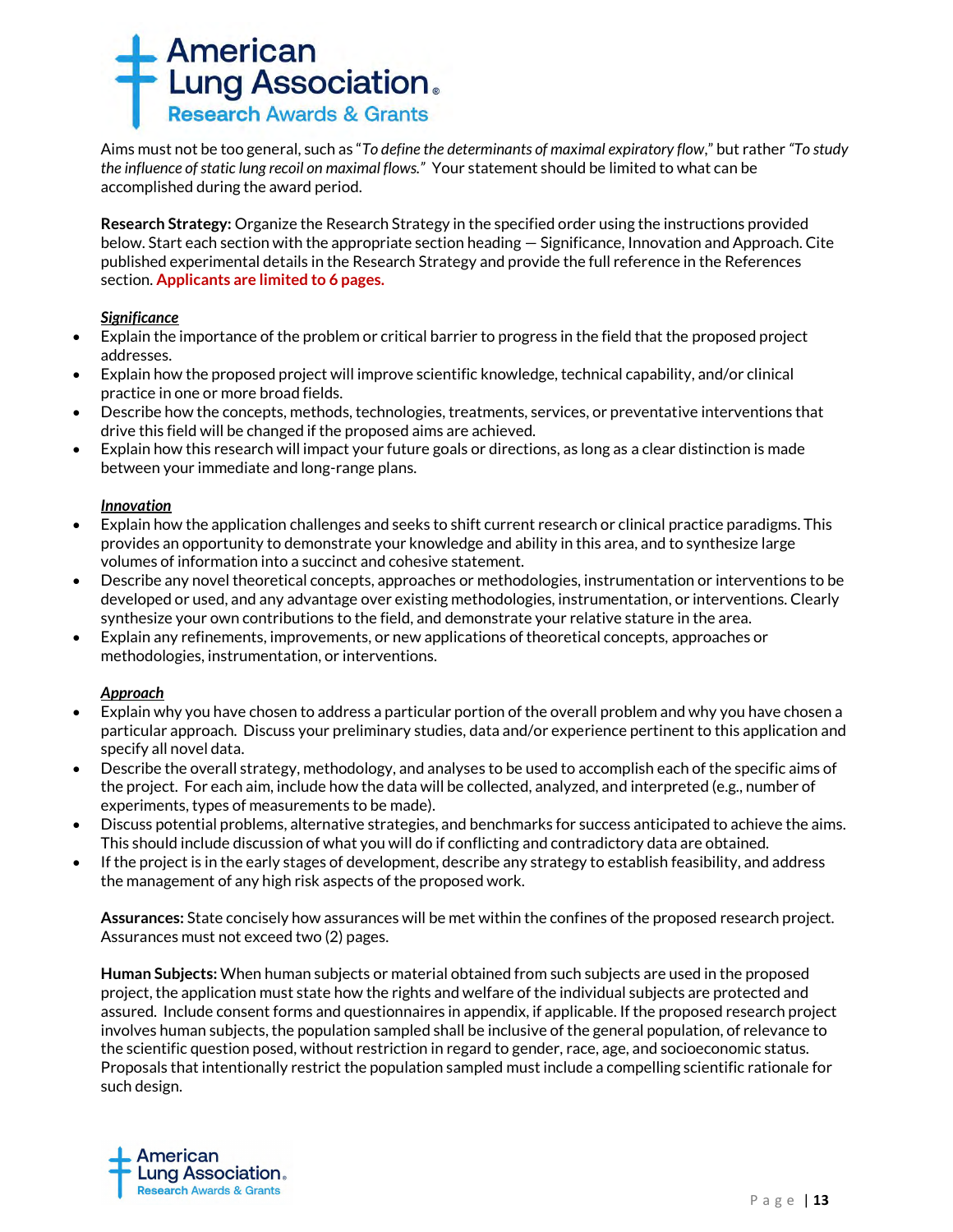

**Animal Use and Justification** When animals are used in the project, the application must include a succinct and complete description of the following five points:

- Provide a detailed description of the proposed use of the animals in the work outlined in the Research Strategy section. Identify the species, strains, ages, sex, and numbers of animals to be used in the proposed work.
- Justify the use of animals, choice of species and numbers to be used. If animals are in short supply, costly, or to be used in large numbers, provide an additional rationale for their selection and numbers.
- Provide information on the veterinary care of the animals involved.
- Describe the procedures for ensuring that discomfort, distress, pain, and injury will be limited to that which is unavoidable in the conduct of scientifically sound research. Describe the use of analgesic, anesthetic, and tranquilizing drugs and/or comfortable restraining devices, where appropriate, to minimize discomfort, distress, pain, and injury.
- Describe method of euthanasia to be used and the reasons for its selection. State whether this method is consistent with the recommendations of the American Veterinary Medical Association (AVMA) Guidelines on Euthanasia. If not, include a scientific justification for not following the recommendations.

#### **Biohazard Materials**

When biohazard materials, defined as recombinant, infectious and tumor selected agents (i.e. radioisotopes) that may be detrimental to normal organisms upon controlled exposure are used:

- Describe procedures that will be used to monitor possession, use and transfer of the Select Agent(s).
- Describe plans for appropriate biosafety, bio-containment and security of the Select Agent(s).
- Describe the bio-containment resources available at all performance sites.

# **References: References must not exceed five (5) pages**.

**Appendix:** May contain additional and relevant material such as letters of support, questionnaires and/or consent forms. No other material such as preliminary data, photographs/images or publications, is allowed in the appendix. **The appendix is limited to 5 pages.**

#### **Part VIII. Department Head Statement Letter**

Please note: The Sponsor and/or Department Head Statements are separate from the 3 Letters of Recommendations required**.** *A Department Head Letter on institutional letterhead is required.*

#### *Content of Department Head Statement:*

- 1. State the applicant's current and projected status during the initial term of the award.
- 2. State the applicant's faculty title and from what academic institution does the applicant currently hold his/her faculty appointment. **The Department Head Statement must be explicit as to whether or not the applicant currently holds a faculty appointment, and/or if the applicant will be promoted to faculty between the time of application and award commencement. Without the confirmation of faculty status, the applicant will be disqualified.**
- 3. State the applicant's future path at your institution and plan for academic development.
- 4. State your department's financial and space commitment to the applicant's career, and to the American Lung Association's project being submitted.
- 5. Describe the intellectual environment and your involvement in the applicant's award.
- 6. Guarantee that the budget does **not** overlap with any existing or pending support of the application's collaborations (including NIH-type other support information, from all collaborating scientists).
- 7. State minimum percent of overall effort and guaranteed time to be protected for research.
- 8. State whether you also function as the applicant's mentor.

#### **Part IX. Significance to the American Lung Association Mission**

Using the template provided, produce a one page narrative as to how your proposed research project will help support the American Lung Association's mission "*To Save Lives by Improving Lung Health and Preventing Lung Disease"* and our mission-related Strategic Planning Goals of: